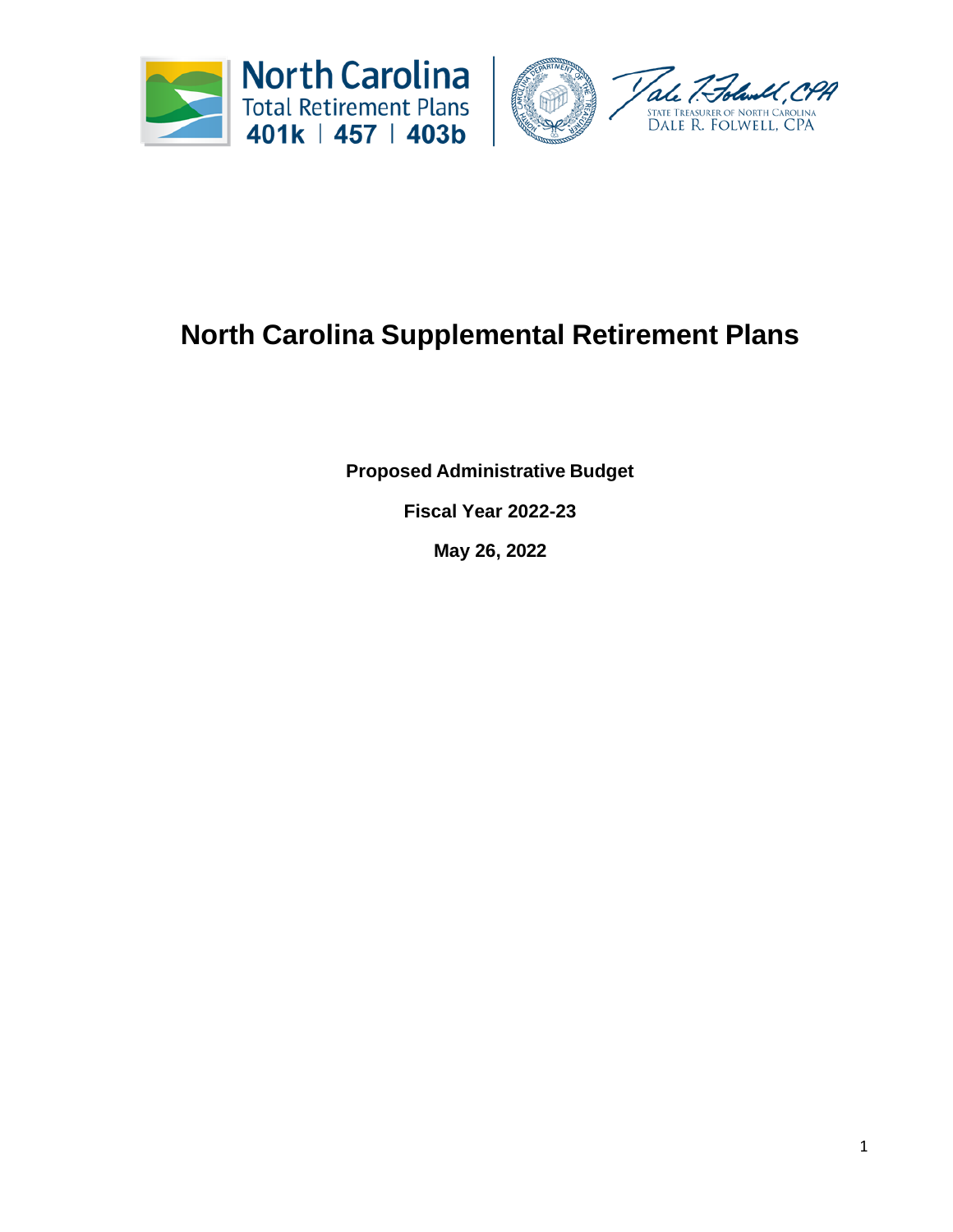



## **NC 401(k) and NC 457 Plans Budget Summary**

### **Key Facts for Fiscal Year 2022-2023 Proposed Budget:**

#### **Revenue Assumptions**

- The 0.0125 percent asset-based administrative fee is charged on the NC 401(k) and NC 457 Plan balances.
- 0.05 percent asset-based administrative fee is charged on the NC 403(b) Program balance which the Department is proposing to discontinue after June 30, 2022 and therefore is not part of this budget proposal.
- Fees are estimated based on asset balances as of April 30, 2022:
	- $\triangleright$  \$12.8 billion in total assets NC 401(k) Plan
	- $\triangleright$  \$1.8 billion in total assets NC 457 Plan
- For the purpose of budget forecasting, the asset growth of the NC 401(k) and NC 457 Plans is assumed to be zero.
- Interest earned in Fiscal Year 2022-2023 is forecasted using the estimated administrative fee reimbursement account balances as of April 30, 2022:
	- ➢ \$6.9 million for NC 401(k) and NC 457 Plans combined
	- $\triangleright$  NC 401(k) and NC 457 Plans' administrative fee reimbursement account balances are invested in the Stable Value fund.
- The NC 401(k) and NC 457 Plans will be reimbursed approximately \$99,000 in Fiscal Year 2022-2023, representing estimated compensation for services provided by Supplemental Retirement Plans' staff to NC ABLE Program.

|                                        | Time (%)      |
|----------------------------------------|---------------|
|                                        | Allocation to |
| <b>SRP Staff Positions</b>             | <b>ABLE</b>   |
| Director Supplemental Retirement Plans | 20%           |
| <b>Communications Officer SRP</b>      | 25%           |
| Retirement Comm. & Content Manager     | 10%           |
| <b>Asst. General Counsel SRP</b>       | 10%           |
| <b>Operations Analyst SRP</b>          | .5%           |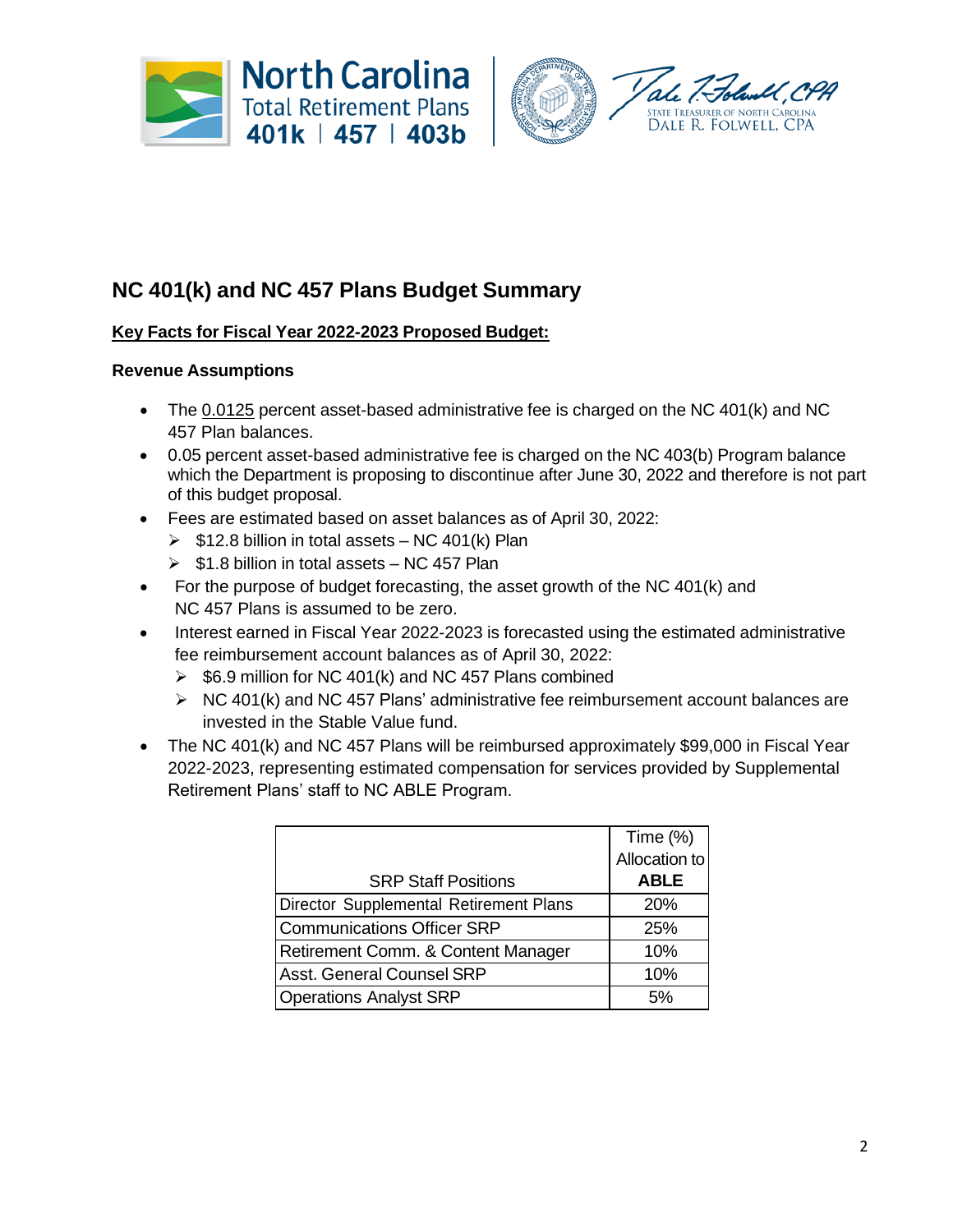



#### **Expenditure Assumptions**

- Full employment throughout Fiscal Year 2022-2023,
	- o Estimated contribution rates for employee benefits:
		- NC Retirement 24.19 percent
		- Social Security/Medicare 7.65 percent
		- State Health Plan \$7,397
- The NC 401(k) and NC 457 Plans will pay a pro rata overhead allocation based on methodology determined by the Financial Operations Division, and may from time to time be modified, for general administrative, information technology and financial operations support
- .

#### **Revenue and Administrative Fund Balance Projections for NC 401(k) and NC 457 Plans:**

Based on the revenue assumptions detailed in the Key Facts section above, the table below contains the revenue and administrative fund balance projections through June 30, 2023.

| Revenue Projections                                                                                                                                               | NC 401(k)     | <b>NC 457</b> |  |
|-------------------------------------------------------------------------------------------------------------------------------------------------------------------|---------------|---------------|--|
| Estimated administrative expense fund balance as of July 1,<br>2022 (Balance as of March, 2022 transfer plus estimated<br>accruals to be transferred for Q2 2022) |               |               |  |
|                                                                                                                                                                   | \$6,498,983   | \$914,416     |  |
| Estimated fee collected during Fiscal Year 2022-2023                                                                                                              | \$1,602,650   | \$220,279     |  |
| Estimated interest to be earned between July 1, 2022 and<br>June 30, 2023 at 1.65% Stable Value crediting rate:                                                   | \$107,233     | \$15,087      |  |
| Subtotal                                                                                                                                                          | \$8,208,866   | \$1,149,782   |  |
| Less projected expenditures in proposed budget                                                                                                                    | (\$2,160,150) | (\$290,900)   |  |
| Projected administrative fund balance for June 30, 2023                                                                                                           | \$6,048,716   | \$858,882     |  |